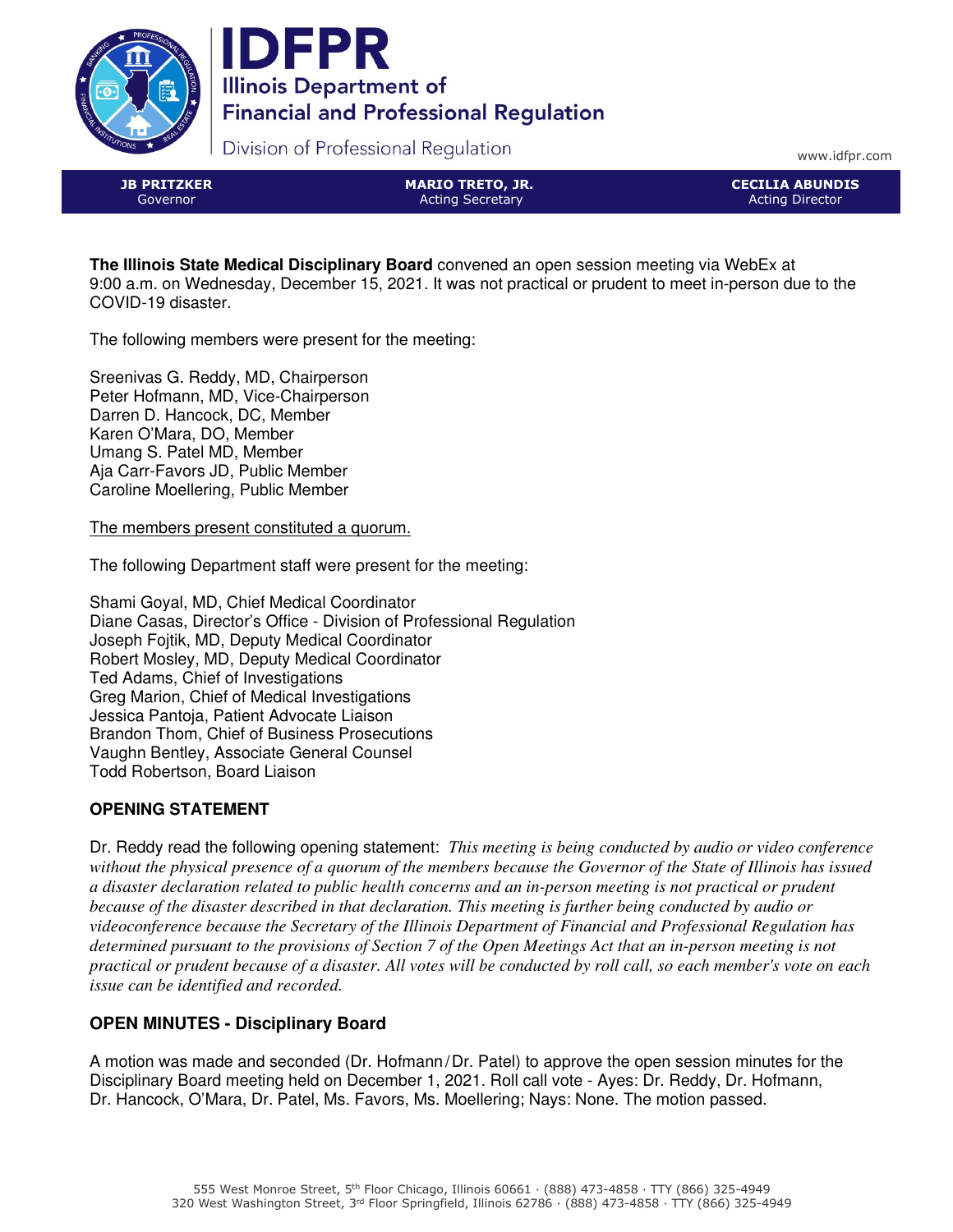#### **RECOMMENDATIONS made by the Complaint Committee in closed session on December 15, 2021**

Mr. Robertson reported that the Complaint Committee made the following recommendations:

Close 18 complaints - 3 with Letters of Concern; Refer 7 complaints for prosecution; Close 9 mandatory reports, Refer 2 mandatory reports for prosecution, Approve 82 miscellaneous closures; and Approve closed minutes from the December 1, 2021 Complaint Committee meeting.

A motion was made and seconded (Dr. Hofmann/Ms. Moellering) to accept the recommendations made by the Complaint Committee during its closed session meeting on December 15, 2021. Roll call vote - Ayes: Dr. Reddy, Dr. Hofmann, Dr. Hancock, O'Mara, Dr. Patel, Ms. Favors, Ms. Moellering; Nays: None. The motion passed.

#### **RECOMMENDATIONS made by the Disciplinary Board in closed session on December 15, 2021**

Mr. Robertson reported that the Disciplinary Board made the following recommendations:

Approve 5 Consent Orders and 3 Non-Disciplinary Orders; Approve 4 Case Closure Memorandums; Reject 1 Case Closure Memorandum, Approve 6 MDB Subpoenas; Accept 1 ALJ Report and Recommendation in part and add to the recommendation that the license be restored to indefinite probation for a minimum of 5 years with conditions; and Approve closed session minutes from December 1, 2021.

A motion was made and seconded (Dr. Hofmann/Ms. Favors) to accept the recommendations made by the Disciplinary Board during its closed session meeting on December 15, 2021. Roll call vote - Ayes: Dr. Reddy, Dr. Hofmann, Dr. Hancock, Dr. O'Mara, Dr. Patel, Ms. Favors, Ms. Moellering; Nays: None. The motion passed.

#### **CHIEF MEDICAL COORDINATOR REPORT:**

Dr. Goyal reported that 186 cases are currently assigned to Medical Coordinators of which 52 are CCTs and 263 cases in Probations.

## **CHIEF OF MEDICAL INVESTIGATIONS REPORT:**

Mr. Marion reported that for the first part of December: 46 complaints were received, 12 cases were referred to Medical Prosecutions, and 93 cases were closed. There are 999 cases open in Medical Investigations with 186 case files assigned to Medical Coordinators. The average caseload per investigator is 142 cases.

#### **CHIEF OF MEDICAL PROSECUTIONS REPORT:**

Mr. Thom reported that a total of 748 cases are open in Medical Prosecutions - 22 cases are tax cases.

## **GENERAL COUNSEL REPORT:**

Mr. Bentley announced that as of January  $1<sup>st</sup>$  board members would continue serving as members of the new Illinois State Medical Board based on the current appointments that extend through the end of February. However, anyone interested in serving a new term on the Medical Board would need to apply for the position by completing an application on the Governor's website. Mr. Bentley stated that information about the application process would be emailed to the board members. Mr. Bentley asked to be informed whether any board member did not plan to continue with the new Board to assist the Department with its targeted outreach for members' areas of expertise. He further noted that the application process is available and may be shared with anyone interested in serving on the board as a physician, physician assistant, or member of the general public.